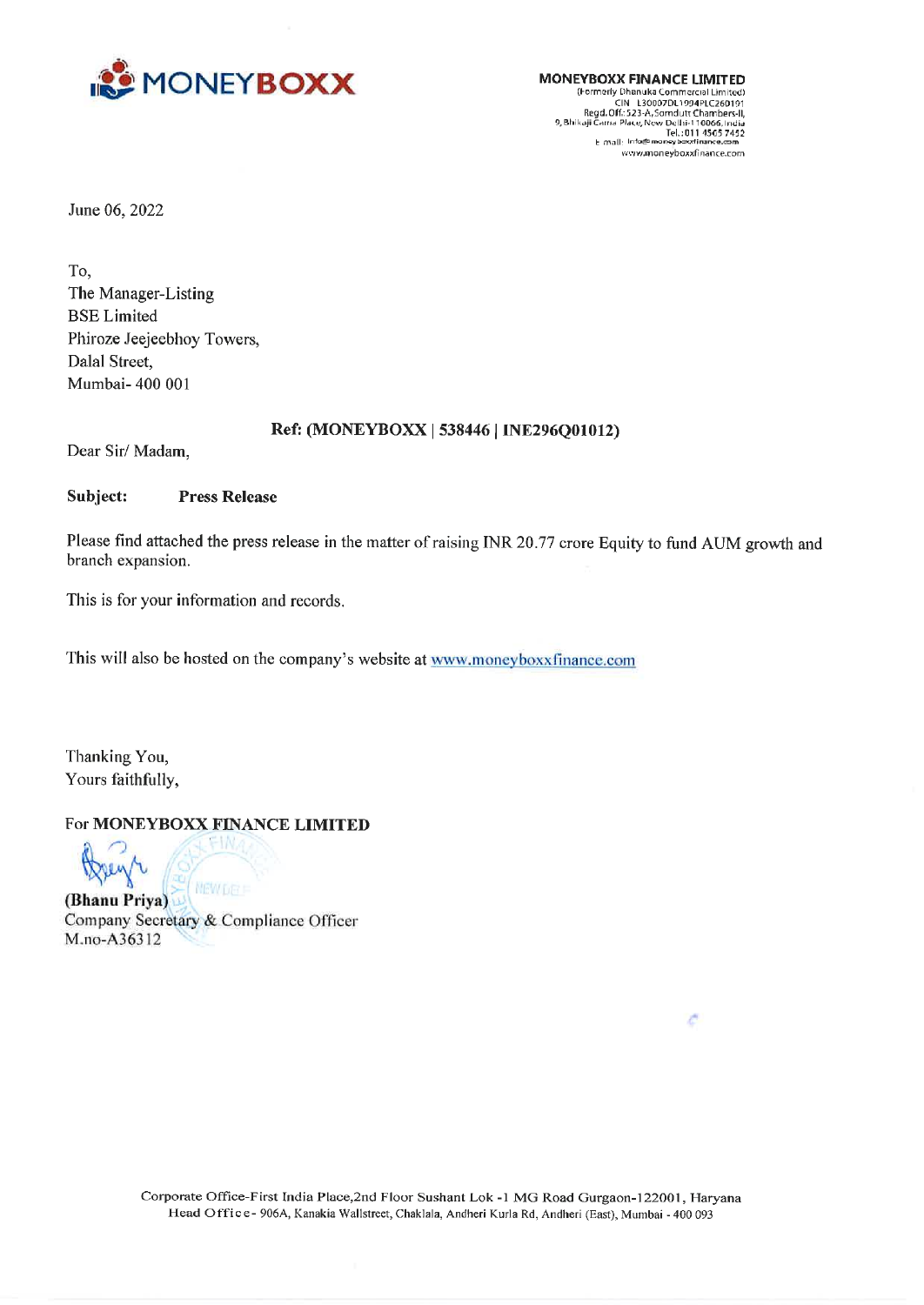

CIN L30907DL1994PLC260191 Regd. Off;; 523-A, Somdutt Chambers-II,<br>9, Bhikaji Cama Place, New Delhi-1 10066, India Tel.:01) 4565 7442 F frail: into money boxxtinan:e.com wewanancyb oxxfinance.com



PRESS RELEASE

# Moneyboxx Finance raises INR 20.77 crore Equity to fund AUM growth and branch expansion

- ° Raised INR 20.77 crore Equity from HNI investors in May'22 following INR 14.42 crore raise in Dec'21
- Plans to raise additional INR 120 crore in FY23 to reach AUM target of INR 400 crore by FY23
- Targets to reach over 100 branches and AUM of over INR 1,000 crore by FY24

June 6<sup>th</sup>, 2022, New Delhi: Moneyboxx Finance Limited (Moneyboxx), a BSE-listed Non-Banking Finance Company that provides unsecured and secured business loans to micro and small enterprises in Tier-Ill towns & below places, raised Equity Capital of INR 20.77 crore by way of private placement from non-promoter investors on June 2, 2022, which followed the INR 14.42 crore of Equity raised in December 2021.

The Company has strengthened its capital position with the recent equity fund raises and plans to use the funds for expanding its scale of operations and tap growth opportunities given the huge unmet credit gap for micro enterprises in the loan segment under INR 10 Lakhs. Company's AUM reached INR 119 crores in March 2022, growing strongly by 92% over last year, supported by growing business at existing branches. Moneyboxx plans to expand its current network of 30 branches across five states to 60 branches by FY23 and over 100 branches by FY24 by expanding its operations in existing states and entering new states with an aim to build AUM of over INR 400 crore by FY23 and AUM of over INR 1,000 crore by FY24. • Raised INR 20.77 crore Equity from HNI investors<br>• Plans to raise additional INR 120 crore in FY23 to<br>• Targets to reach over 100 branches and AUM of<br>Imperior of the proposition and the proposition of the proposition and

Commenting on the fund raise, Mr. Deepak Aggarwal, Co-founder, Moneyboxx Finance Ltd, said, "We at Moneyboxx Finance aim to provide credit to underserved micro businesses and entrepreneurs in a costeffective and transparent manner. The equity fund raise along with growing and continuous support from our lenders will help us to further our cause of supporting the deserving micro enterprises and create a positive impact in this segment."

"We have built a sound business model and our portfolio remains resilient despite the challenges created by the COVID-19 pandemic, reflected in our high collection efficiency and very low NPAs, attributed to our robust, tech-driven underwriting practices and strong customer connect with on-ground presence. We have built a scalable and sustainable business model in the loan segment under INR 10 Lakhs", he added.

HHH

<u> 1980 - Jan Barbara (h. 1980).</u><br>1900 - Jan Britanni, frantziar italiar (h. 1900).

Corporate Office-First India Place,2nd Floor Sushant Lok -1 MG Road Gurgaon-122001, Haryana Head Officc- 906A, Kanakia Wallstreet, Chaklala, Andheri Kurla Rd, Andheri (East), Mumbai - 400 093